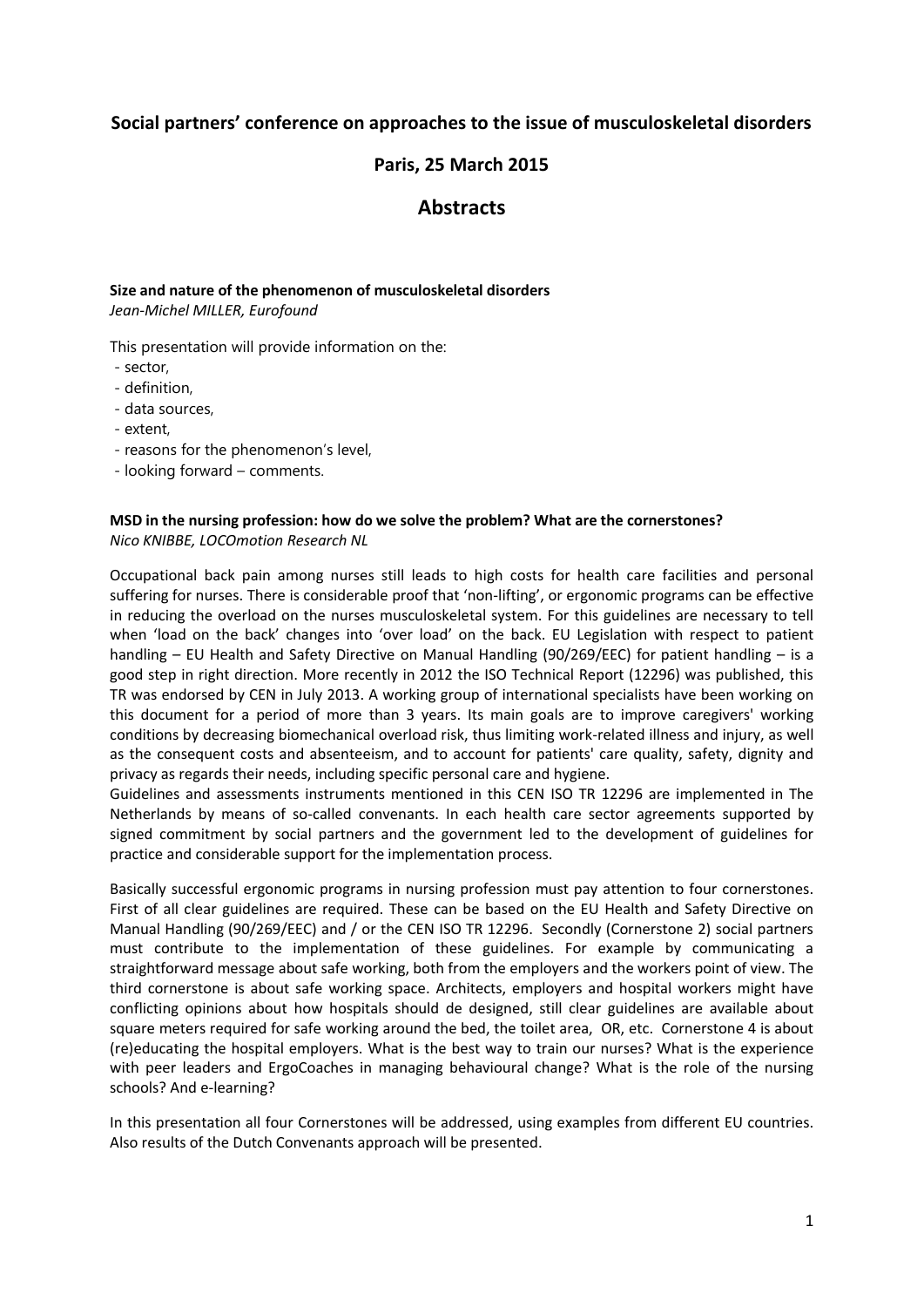#### **Ergonomics at the Workplace - An EU Baseline Scenario**

*Antonio CAMMAROTA*, DG EMPL, European Commission

The lecture will outline the current EU baseline scenario regarding ergonomics at the workplace.

It will highlight current trends, size and extent of the problem, focussing on prevalence rates of workrelated musculoskeletal disorders, their impact on business and society, and the interventions developed over the last few years at both European and national levels to tackle them.

Against this baseline scenario, the lecture will also examine the potential impact of interrelated factors which are likely to determine future trends in the development of these problems.

These trends suggest that status quo (no action taken) is very likely to contribute to aggravating problems in the future.

Therefore, further initiatives need to be taken to reduce the societal and financial costs of work-related ergonomic conditions.

#### **Swedish regulatory framework and implementation**

*Minke WERSÄLL, Swedish Work Environment Authority*

I will briefly present the Swedish regulatory framework and the implementation of EU legislation, give an introduction to the Swedish provisions and then I'll guide you through recent implementation by the Swedish Work Environment Authority. You are familiar with the directive, it is mainly focused on prevention of back injury: Council Directive 90/269/EEC of 29 May 1990 on the minimum health and safety requirements for the manual handling of loads where there is a risk particularly of back injury to workers (fourth individual Directive within the meaning of Article 16 (1) of Directive 89/391/EEC). In Sweden the Work Environment Act is clarified by provisions. My focus will be the provisions on physical ergonomics. The purpose of these provisions is that work and tasks should be arranged and designed so that the risks of hazardous or unnecessarily tiring loads are prevented. Definitions are given and the need of assessment of risks of WRMSD at work are described. The next question to highlight is "How do we implement the regulations?" Our experiences and lessons learned while working in an assignment we got from the Swedish government 2011 about women's health and work are worth sharing with you, ergonomics was a significant part of it. A brief description of the assignment will follow, why we got it and how it was organized will follow.

I will speak about inspections which focused physical ergonomics in patient transfer carried out in 2013 and 14 and the aim of the inspections project was to increase knowledge of the risks of work related musculoskeletal disorders in healthcare and social care. We wanted to contribute to advancing knowledge of how these can be detected and prevented.

How risk assessment is performed and which metods were used is the next topic. The brochure "Lighten the load during patient transfer" was used as information material and methods are presented I ISO Technical standard 12296 from 2012. The brochure is (or will soon be) available in English on our website [www.av.se](http://www.av.se/)

How did we train the inspectors for the project? Information to the employers and the safety delegates, and how we performed the supervision will be described. Something will be mentioned about the most common demands and how we involved the social partners in a discussion about knowledge regarding ergonomics and safe performing of patient transfers.

Good practice, but also challenges were encountered.

#### **Video presentation of experience from Hospitals of the Mont-Blanc region (France)**

This video is a presentation of the methodology used at the Hospitals of the Mont-Blanc region to improve occupational health and safety. The focus is on prevention and reduction of musculoskeletal disorders.

The video consists of two parts: the first one deals with the description of the action made by the local branch of the CFDT. There are three interventions (Agnès, Sophie and Damien). Agnès will talk about the background and explain that the role of the Occupational Health and Safety Committee is to reduce occupational risks. Then, Sophie will tackle the primary prevention with the MSD as the center of their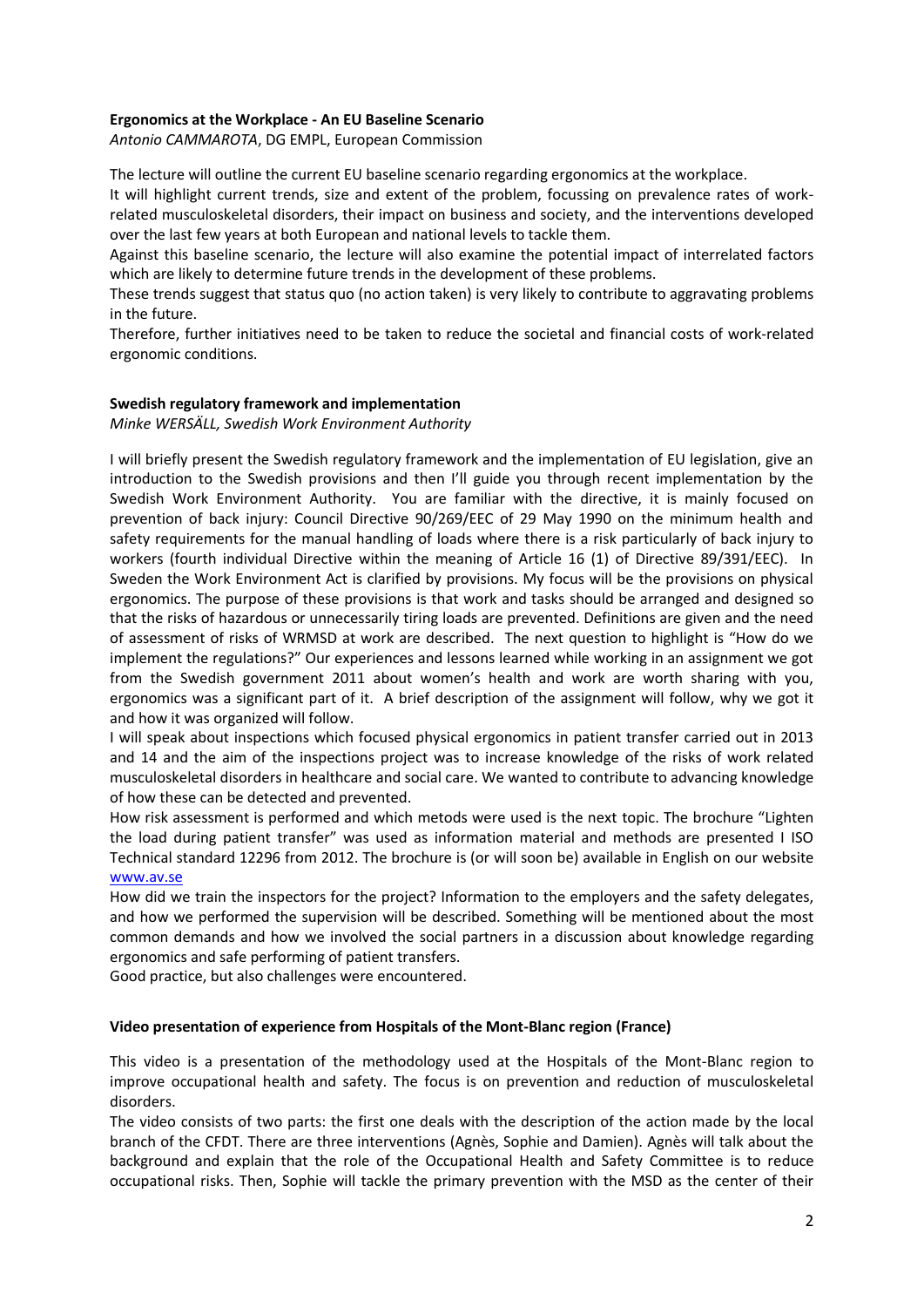concerns. She will describe their multi-step approach – the goal is to make concrete improvements and to permit better quality of working life. Finally Damien will present a concrete example of corrective action carried out with respect to hospital laundry to limit the risk of musculoskeletal disorders.

The second part of the video covers two interviews – one interview of Mr. Labbé, assistant director of the Hospitals of the Mont-Blanc region and Chairman of the Occupational Health and Safety Committee and a second interview of Mr. Massard, director of the Hospitals of the Mont-Blanc region.

## **Health, Safety and Wellbeing Partnership Group "Back-Pack"**

*Kim SUNLEY, Royal College or Nursing & James TRACEY, Leeds Teaching Hospitals NHS Trust*

The Chairs from the Health, Safety and Wellbeing Partnership Group, which is a sub-group of the United Kingdom National Health Service's (NHS) Staff Council, will give a presentation on their work past and present, focussing specifically on the "Backpack". The "Backpack" is a 6-part guide on how to support employees who are at risk of sustaining musculoskeletal injury at work, how to prevent the injury occurring through risk assessment and what managers, union representatives and healthcare employees can all do to reduce the risk. Like all of the work produced, the "Backpack" was a jointly written by union and management representatives of the group and communicated through the support supplied by NHS Employers organisation.

#### **Good Work Environment and Good Performance Go Hand in Hand**

*Ing-Marie LARSSON & Solveig TORENSJÖ Karlskoga hospital (Sweden)*

In the beginning of 1990 we observed that a lot of female employees at Karlskoga Hospital had a lot of reported occupational accidents/diseases during patient transfer.

The objective at the beginning of this project was to decrease the number of reported working accidence by learning how to move and handle our patient in a careful way and in a safe way for our employees.

From the beginning the opportunity was only focused on ergonomic matters, but during the time the project was expanded to consist of a comprehensive view of the individual and the working environment. The opportunity nowadays is to reach our goals for patient safety and working environment and this opportunity involve all our patients and all staff.

A cornerstone of the concept found success, is that it is carried out in collaboration with management and the union.

# **Cost-Effectiveness of Ergonomic Hospital Design: Methods and strategies to reduce operational costs of hospitals by introducing ergonomic concepts to enable better work conditions and higher work efficiency**

*Tom GUTHKNECHT, Lausanne Health & Hospitality group*

#### **Introduction**

- Ergonomic work flow requirements are neglected in today's hospital design.
- Health facility design should contribute to operational cost reductions by providing more efficient and more ergonomic work conditions.

#### **Methods and Approach**

- Unnecessary work and unergonomic, dangerous work procedures are detected by Grey Performance Analysis.
- In a combined approach dangerous work sequences can be replaced and work efficiency increased at the same time.
- While work efficiency is improved, definite quality standards must be introduced and monitored at the same time.
- The available additional so called "alternatively usable time for care" is partly used to increase quality care time with patients and partly for cost reductions.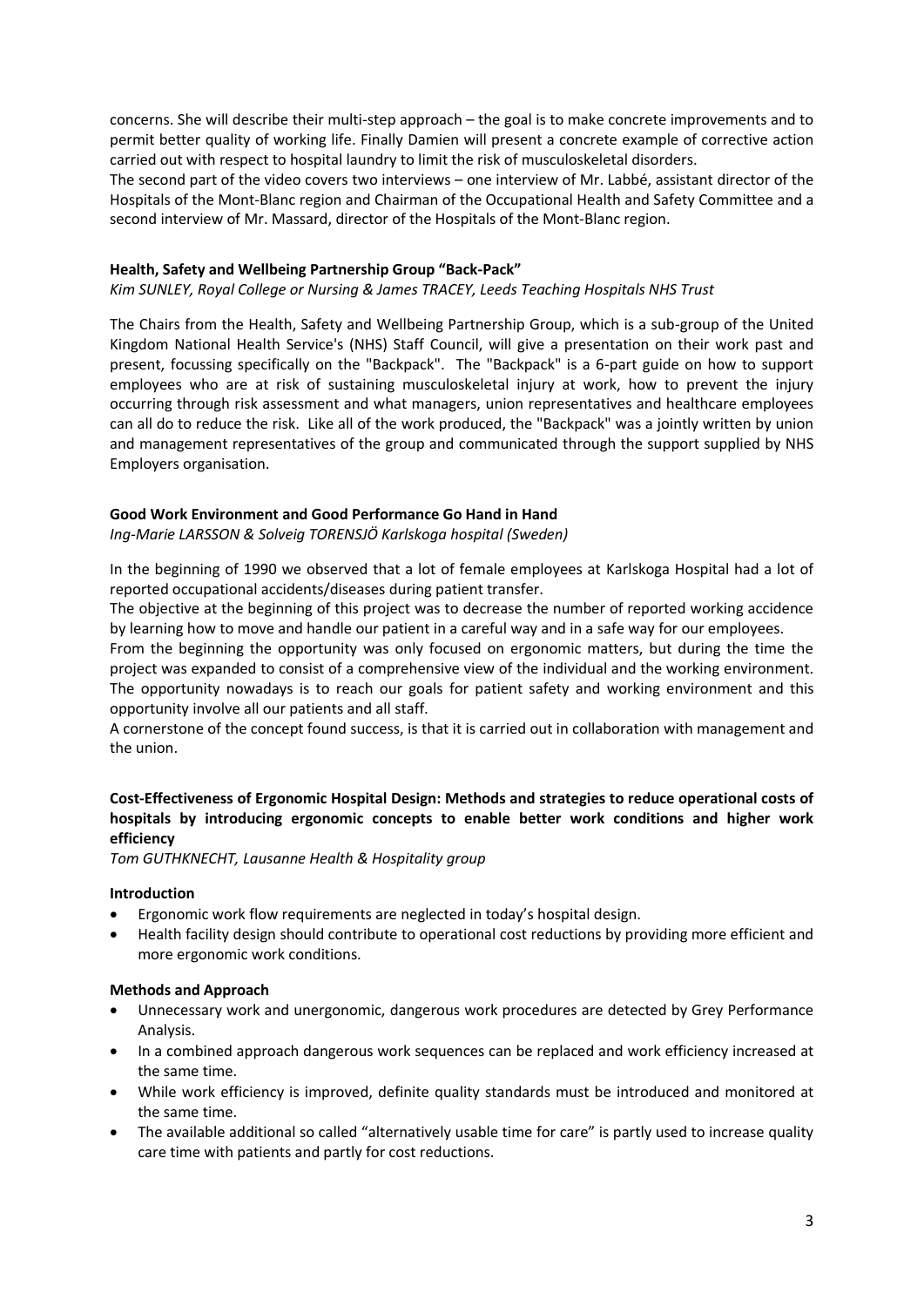#### **Results and Conclusions**

- Ergonomic focus is an indispensable feature of future hospital design.
- Ergonomic design contibutes to coping with future staff shortage in health facilities and enables reductions of operational costs.
- Joining economical and building requirements from the beginning enables quality-oriented facilities.

#### **Building ergonomic hospitals - What should ergonomic hospitals look like?**

*Leena TAMMINEN-PETER, PhD, Ergosolutions BC Oy Ab*

The basic principles for hospital designs are: design for all, usability and adaptability. Adaptability is very important, because the most common reason for space problems is that the original facilities were not build for the patients presently hospitalised. Good quality of care must be taken into consideration already during the planning phase. Adequate care is to be based on patients' needs, privacy, cosiness and patients' and workers' safety.

A model room concept, where the patient room is built with all the technologies in size 1:1, helps to detect possible problems in design. Lacks of space in patient rooms and toilets as well as heavy burdens of both patients and laundry are the most common problems found during risks assessments of health care facilities. International recommendations of needed space for the hospital bed and toilet/shower facilities and solutions how to handle heavy loads will be provided.

Important source of information is CEN ISO TR 12296:2012 (Ergonomics - Manual handling of people in the health care sector [http://www.iso.org.](http://www.iso.org/)) It gives guidance on analysing and identifying deficiencies in various different circumstances in which patients may be handled.

Quality of care and safe working practices can be achieved by the ergonomic surrounding, right usage of mechanical aids and safe working techniques. For this reason the standardised national Ergonomic Patient Handling Card® -education scheme has been introduced in Finland [\(http://sotergo.fi/files/240/NES2011\\_Tamminen\\_peter.pdf\)](http://sotergo.fi/files/240/NES2011_Tamminen_peter.pdf)

## **Risks assessment at work: the obligatory of an ergonomic design**

*Jean-Pierre ZANA, French National Institute for Research and Safety (INRS)*

The design of new care units, the establishments of new organizations is often done without prior risk analysis as recommended by the standards. A fundamental principle should be required in France, there are no ready-made solutions. Thus, applying solutions that have worked elsewhere without prior risk analysis and expectations of employees without taking into account the probable care strategies developments, ends often in failure: unused material because evil adapted, moved risk, additional costs to correct the situation afterwards.

The proposed approach is based on two methods and recommendations of the technical report ISO TR 12296. It has been selected the MAPO method developed by Italian teams EPM (Ergonomics of posture and movement). It is a method for analyzing the conditions for carrying out manual handling of patients, designed for units supervisors. The second method is the adaptation of the physical load analysis work method developed by INRS, the health and social sector that allows the involvement of caregivers through their feelings.

Key to the prevention is found in the implementation of risk assessment, by stakeholders of health care structures, before any new unit design or work organization. Training in ergonomics referents applied for the supervision and training of caregivers in the prevention of risks associated with physical activity are the two complementary training modules that frame the proposed approach.

#### **Preventing musculoskeletal disorders and training: FAQs**

*Diana ROBLA, Galician Health Service*

Musculoskeletal disorders are one of the main risks in health, and training is one of the keys to achieve a safer working practice and reduce the physical exertion that is causing injuries. So training is an on-going